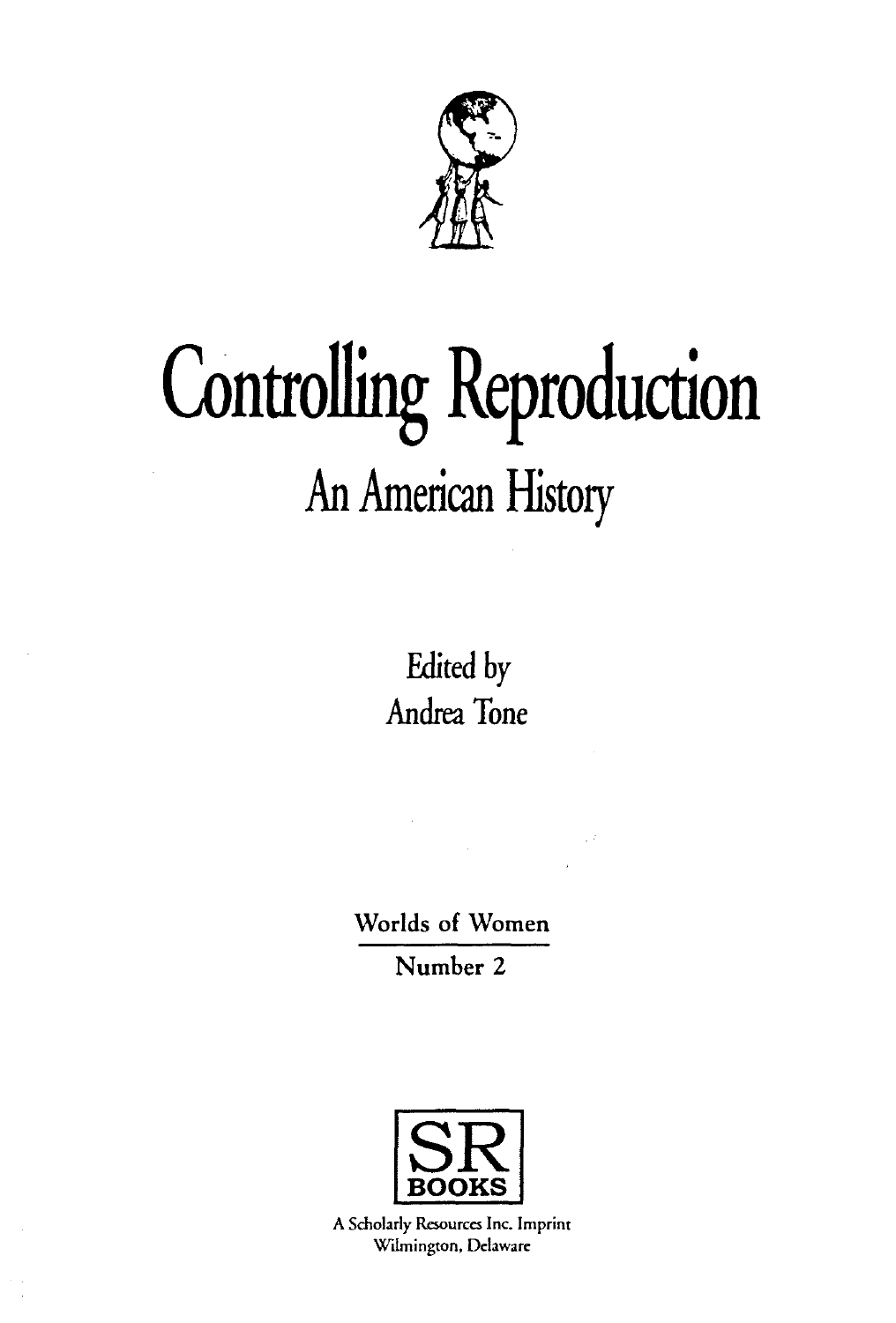# **Contents**

## Introduction, **xiii**

#### **I Birth Control and Abortion in Early America**

*Essay*

1 "Taking the Trade": Abortion and Gender Relations in an Eighteenth-Century New England Village, 3 CORNELIA HUGHES DAYTON

#### *Documents*

- *2* Advice on Menstruation and Pregnancy, 20 WILLIAM BUCHAN
- 3 The Murders of Three Infants, 24 *Maryland Gazette*
- 4 *Commonwealth* v. *Luceba Parker* (1845), 25

#### **II The Medicalization of Reproduction**

#### *Essay*

5 "Science" Enters the Birthing Room: Obstetrics in America since the Eighteenth Century, 33 JUDITH WALZER LEAVITT

#### *Documents*

- 6 Indispositions of Women with Child, 58 FRANCOIS MAURICEAU
- 7 Ouackery and Abortion, 62 *Boston Medical and Surgical Journal*
- 8 Prize for an Antiabortion Essay, 64 AMERICAN MEDICAL ASSOCIATION
- 9 On Insane Women and the Reproductive System, 65 HORATIO STORER
- 10 A Questionnaire for Professors of Obstetrics, 66 J. WHITRIDGE WILLIAMS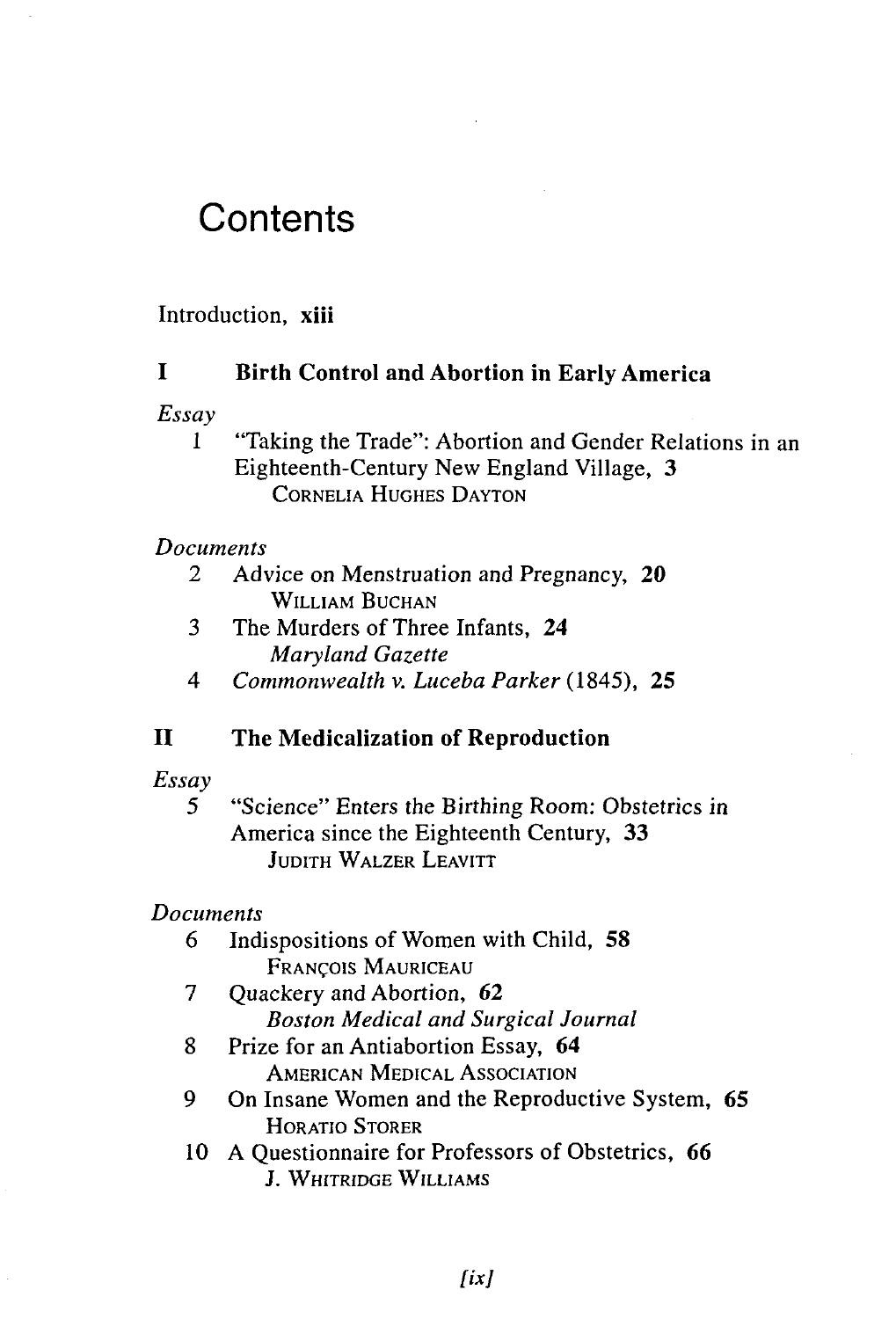*[x] Contents*

# **III Fertility Control in Nineteenth-Century America**

#### *Essay*

11 Family Limitation, Sexual Control, and Domestic Feminism in Victorian America, **77** DANIEL SCOTT SMITH

## *Documents*

- 12 Three Newspaper Advertisements, **99** *Cleveland Plain Dealer*
- 13 On Disgraceful Advertisements, **100** *Boston Medical and Surgical Journal*
- 14 Madame Restell's Preventive Powders, **101** *New York Herald*
- 15 The Evil of the Age, **102** *New York Times*

## **IV Regulating Reproduction**

#### *Essay*

16 "About to Meet Her Maker": The State's Investigation of Abortion in Chicago, 1867-1940, **109** LESLIE J. REAGAN

# *Documents*

- 17 Connecticut's Statute on Abortionists, **138**
- 18 Use of Poison to Induce an Abortion, **139** *Boston Medical and Surgical Journal*
- 19 The Comstock Act of 1873, **140**
- 20 Georgia's Statute on Abortionists, **143**

# **V Birth Control Revolution: Reproductive Freedom or Social Control?**

#### *Essay*

21 The Struggle for Reproductive Freedom, **147** LINDA GORDON

# *Documents*

22 The Prevention of Conception, **155** MARGARET SANGER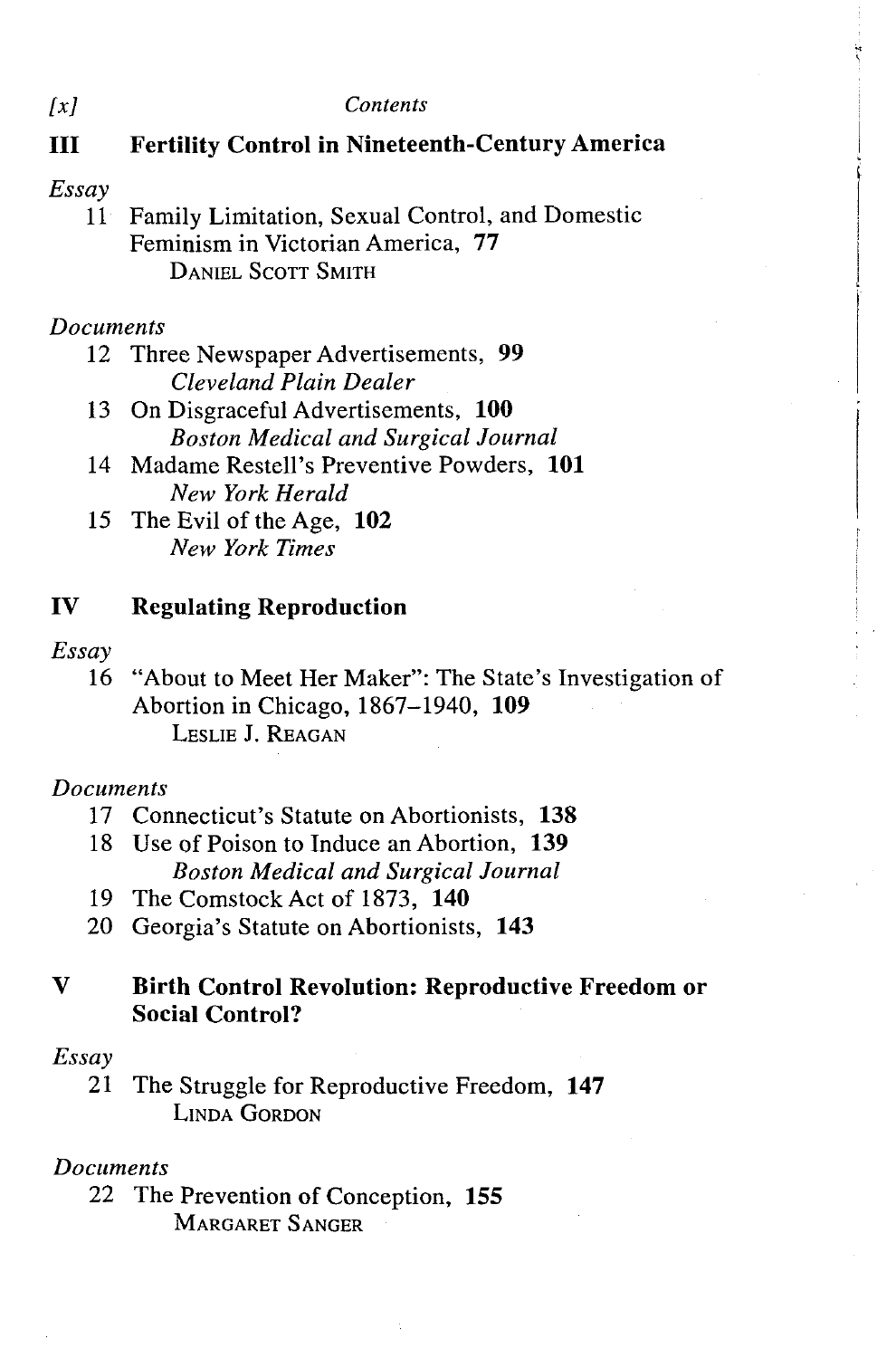#### *Contents [xi]*

- 23 Prevention or Abortion—Which? **156** MARGARET S ANGER
- 24 On Race Decay and Wilful Sterility, **159** THEODORE ROOSEVELT
- 25 Voices from within the Veil, **162** W. E. B. Du Bois
- 26 The Program of Eugenics and the Negro Race, **163** PAUL POPENOE AND ROSWELL JOHNSON
- 27 *Buck v. Bell* (1927), **168**

# **VI Reproductive Rights**

#### *Essay*

28 The Role of Popular Organizing: Feminists and Libertarians, **173** ROSALIND POLLACK PETCHESKY

#### *Documents*

- 29 *Griswold v. Connecticut* (1965), 182
- 30 *Eisenstadt v. Baird* (1972), **185**
- 31 A Back-Alley Abortion, **186**
- 32 *Roe v. Wade* (1973), **190**
- 33 *Doe* v. *Bolton* (1973), **197**
- 34 Testimony on Behalf of the Human Life Amendment, **201** MILDRED F. JEFFERSON
- 35 Statement against the Human Life Bill, **205** BOB PACKWOOD
- 36 The Hyde Amendment of 1977, **207**

# **VII The Political Economy of Birth Control**

#### *Essay*

37 Contraceptive Consumers: Gender and the Political Economy of Birth Control in the 1930s, **211** ANDREA TONE

#### *Documents*

- 38 Testimony on Oral Contraceptives, **233**
	- JOHN R. MCCAIN AND WASHINGTON WOMEN'S LIBERATION